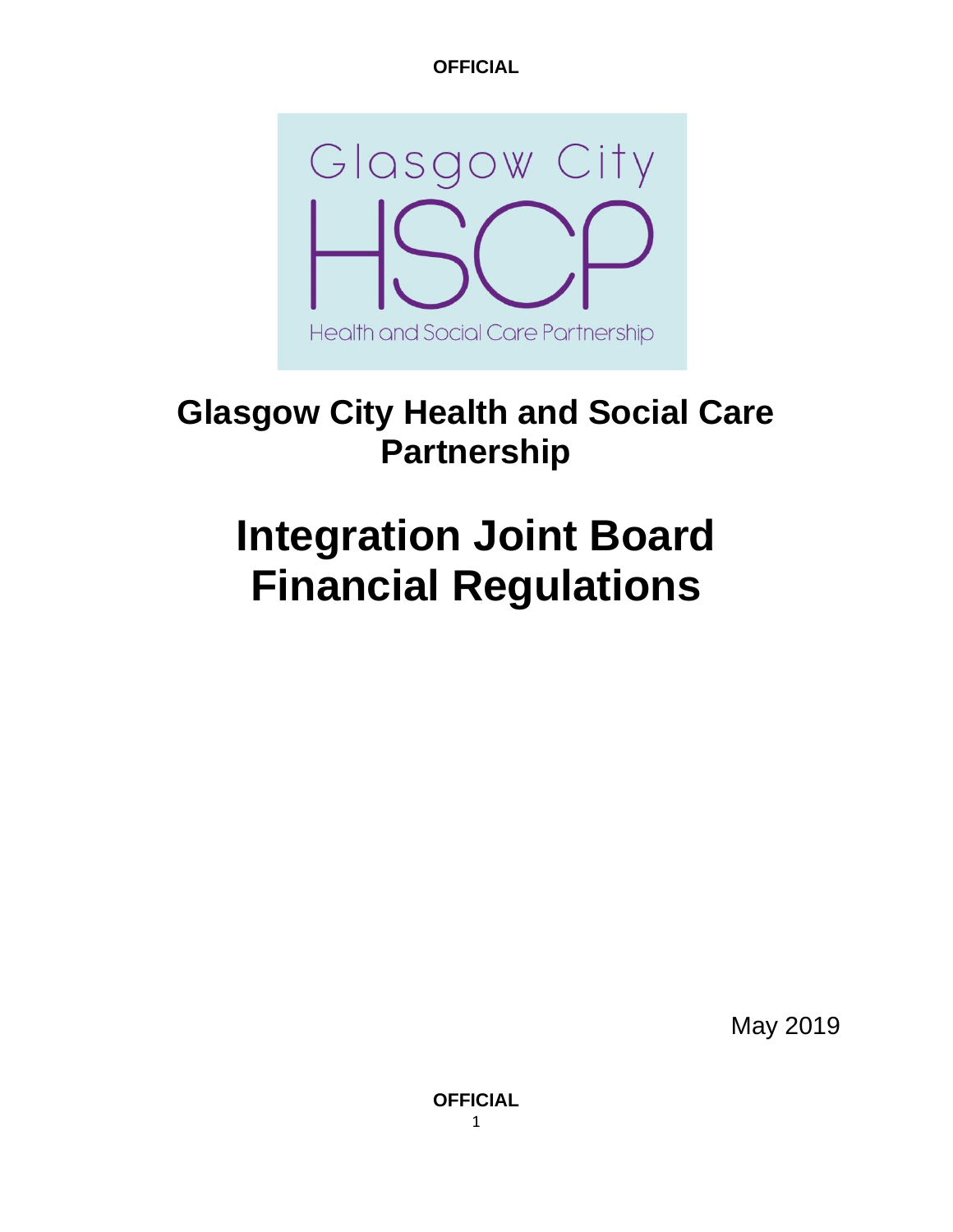# **Financial Regulations - Index**

|     |                                                    | Page           |
|-----|----------------------------------------------------|----------------|
|     | <b>Section A: Introduction and General Issues</b>  |                |
| 1.  | <b>What the Regulations Cover</b>                  | 4              |
| 2.  | <b>Corporate Governance</b>                        | 5              |
| 3.  | Responsibilities under these Financial Regulations | 5              |
| 4.  | The Framework for Financial Administration         | 6              |
| 5.  | Reviewing the Financial Regulations                | 6              |
| 6.  | <b>Legal Advice</b>                                | 6              |
| 7.  | More Information                                   | $\overline{7}$ |
|     | <b>Section B: Specific Areas</b>                   |                |
| 8.  | <b>Financial Reporting</b>                         | 8              |
| 9.  | <b>Capital Planning</b>                            | 8              |
| 10. | <b>Control of Capital Expenditure</b>              | 9              |
| 11. | <b>Strategic Plan and Financial Plan</b>           | 9              |
| 12. | <b>Control of Revenue Expenditure</b>              | 9              |
| 13. | <b>Internal Audit</b>                              | 9              |
| 14. | <b>Board Members' Expenses</b>                     | 10             |

# **OFFICIAL**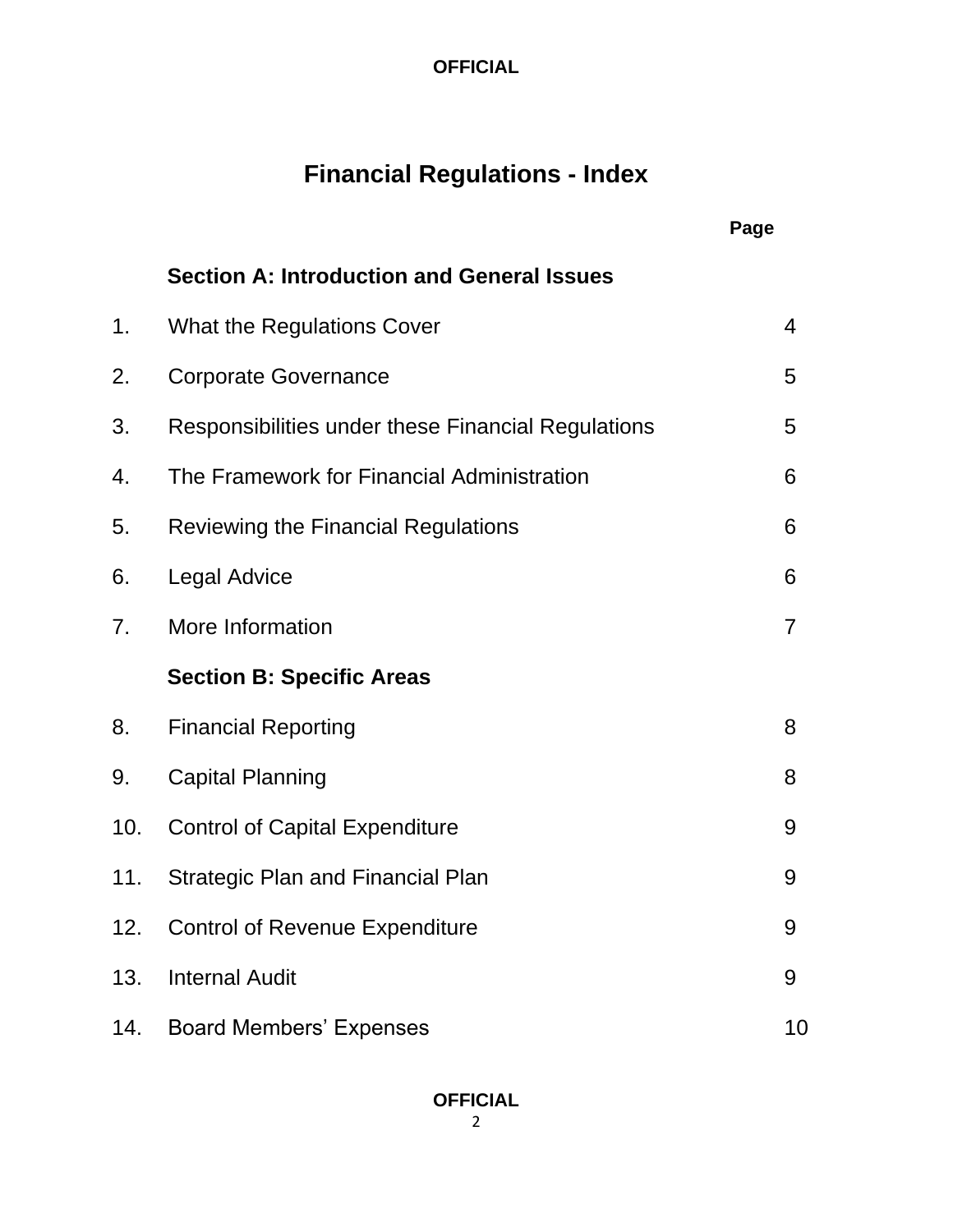# **Section C: Future Considerations**

| 15. | <b>Petty Cash</b>                                         | 11              |
|-----|-----------------------------------------------------------|-----------------|
| 16. | Inventories                                               | 11              |
| 17. | Income                                                    | 11              |
| 18. | <b>Payroll, Travel and Subsistence</b>                    | 11              |
| 19. | <b>Orders for Works, Goods and Services</b>               | 12 <sub>2</sub> |
| 20. | Payment of Accounts, Contributions and Subscriptions      | 12 <sub>2</sub> |
| 21. | Contracts for Buildings, Engineering and Associated Works | 12 <sub>2</sub> |
| 22. | <b>Property and Security</b>                              | 12 <sub>2</sub> |
| 23. | <b>Internal Control and Authorisation</b>                 | 12 <sub>2</sub> |
| 24. | <b>Retention of Financial Documents</b>                   | 13              |
| 25. | <b>VAT</b>                                                | 13              |

The Integration Joint Board positively promotes the principles of sound corporate governance within all areas of the Board's affairs. These Financial Regulations are an essential component of the corporate governance of the Integration Joint Board.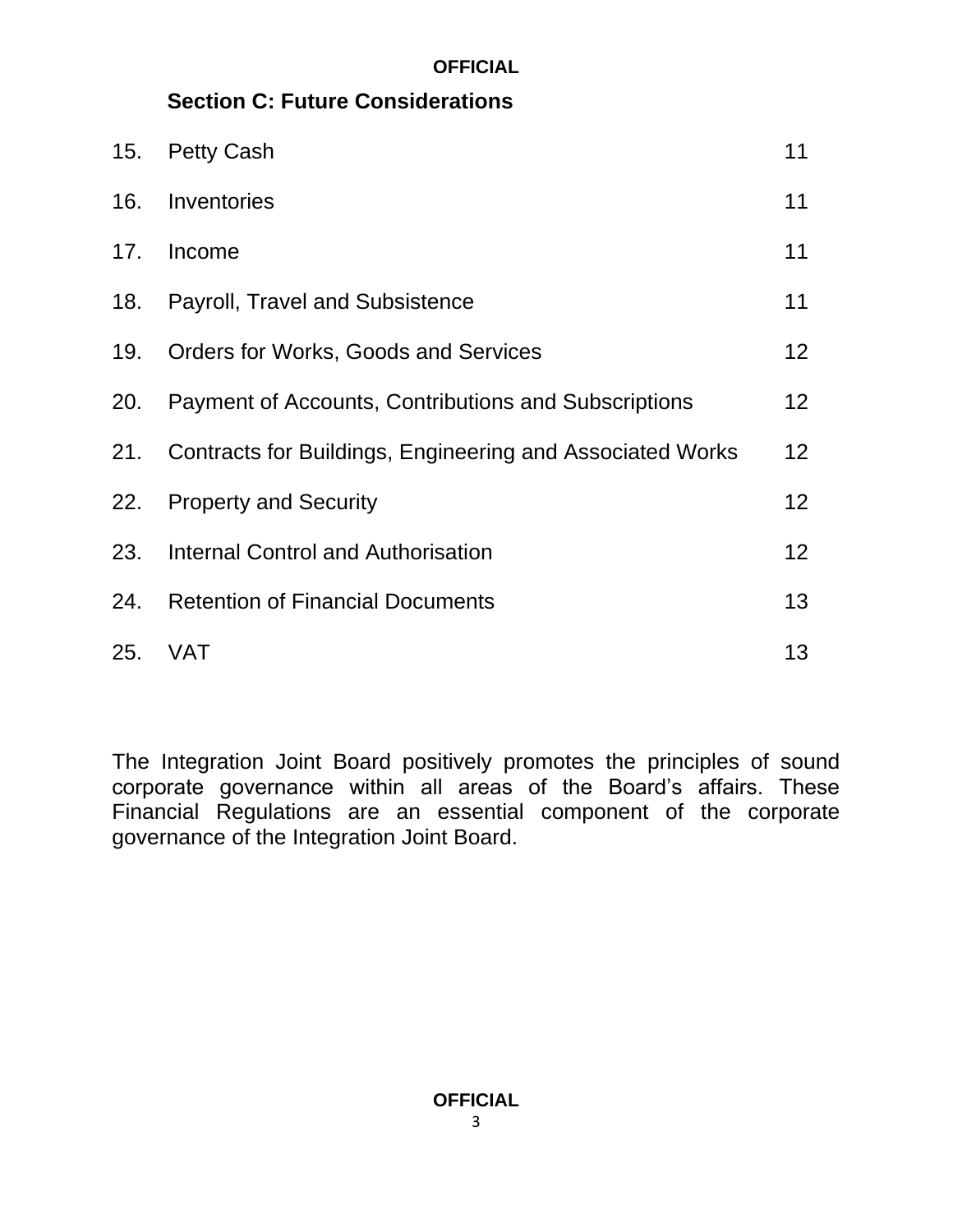# **Section A: Introduction and General Issues**

# **1. What the Regulations Cover**

- 1.1 Both the Health Board and the Council operate under Financial Regulations/Standing Financial Instructions in the operational delivery of services. As this service delivery will continue to be carried out within the Health Board and the Council, these Financial Regulations relate specifically to the affairs of the Integration Joint Board (IJB) itself and therefore are more limited and focussed in scope. All operational and transactional finance matters for delivery of Glasgow City Health and Social Care Partnership (GCHSCP) will comply with Glasgow City Council (GCC) Financial Regulations and NHS Greater Glasgow & Clyde (NHSGG&C) Standing Financial Instructions.
- 1.2 GCHSCP is governed by the Glasgow City Integration Joint Board, established by Scottish Ministers as a consequence of the Integration Scheme approved by Glasgow City Council and Greater Glasgow and Clyde Health Board in terms of the Public Bodies (Joint Working) (Scotland) Act 2014. GCC and NHSGG&C have delegated functions and resources to the Integration Joint Board. The IJB will direct the Council and the Health Board on how resources will be spent in line with the approved Strategic plan, and allocate resources back to the Council and Health Board in accordance with this direction. The IJB retains responsibility for oversight and management of expenditure within the allocated budgets.
- 1.3 Under Scottish Government Regulations, for all IJBs in Scotland the Chief Officer, supported by the Chief Finance Officer, must ensure that there are adequate systems and controls in place for the proper management of its financial affairs.
- 1.4 These Financial Regulations of GCHSCP detail the responsibilities of the Integration Joint Board for its own financial affairs.
- 1.5 The Regulations also set out the respective responsibilities of the Chief Officer and the Chief Finance Officer of the IJB.
- 1.6 The Chief Officer and the Chief Finance Officer will follow these Regulations at all times in relation to the conduct of the IJB's own financial affairs.
- 1.7 All actions that affect the Integration Joint Board's finances should only be carried out by properly authorised employees. The Chief Officer will establish a clear and effective framework of authorisation for the IJB.
- 1.8 The IJB will give directions to GCC and NHSGG&C that are designed to ensure resources are spent in accordance with the Strategic Plan and Integration Scheme.
- 1.9 If it is believed that anyone has broken, or may break, these Regulations, this must be reported immediately to the Chief Finance Officer, who may then discuss the matter with the Chief Officer to determine what action to be taken.

#### **OFFICIAL**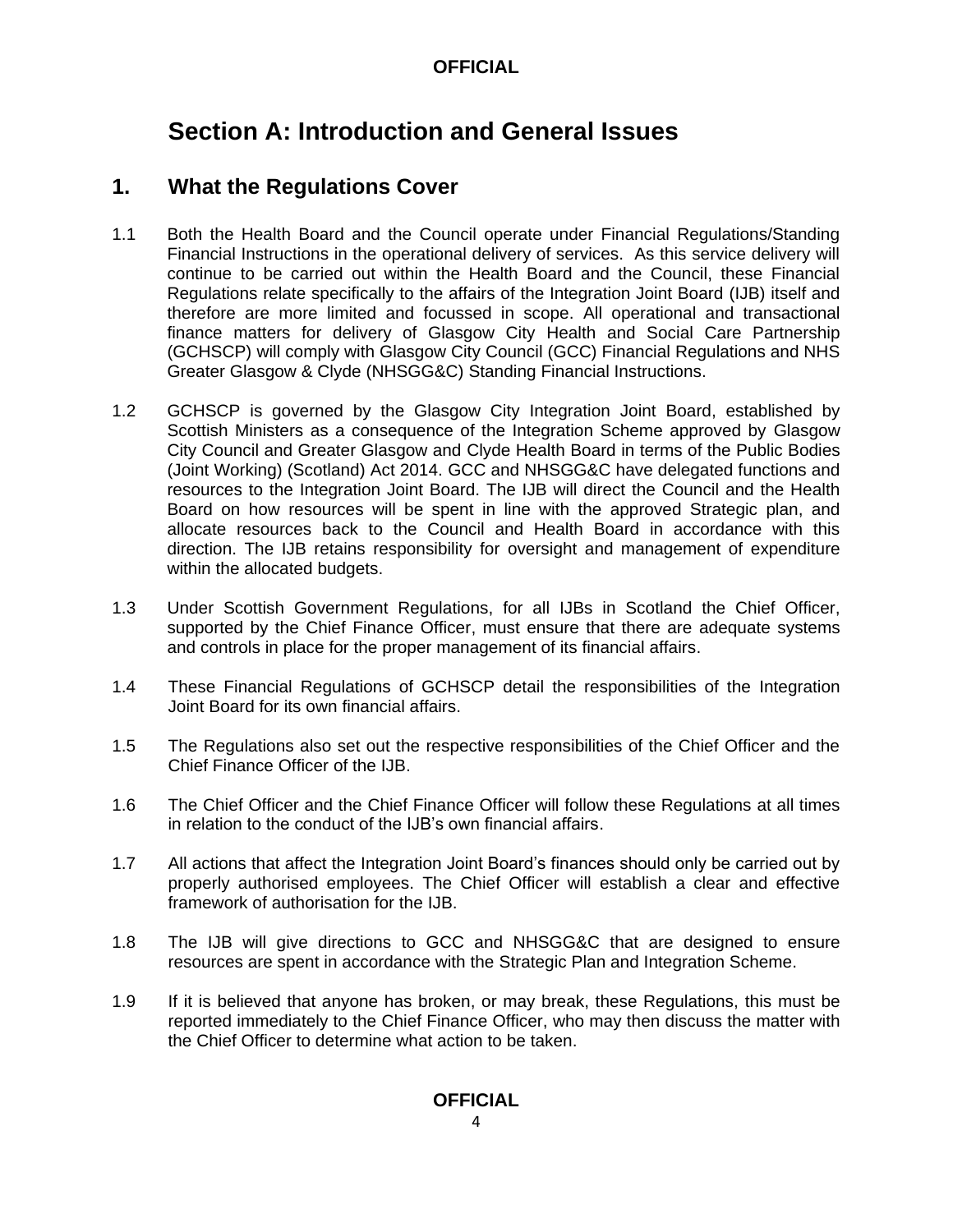- 1.10 The Chief Officer and other authorised persons will ensure that all expenditure within the Integration budget meets proper accounting standards.
- 1.11 The IJB or the IJB's Finance, Audit and Scrutiny Committee will consider and approve any alterations to these Financial Regulations.

# **2. Corporate Governance**

2.1 Corporate governance is about the structures and processes for decision-making, accountability, controls and behaviour throughout the IJB. The basic principles of corporate governance are as follows.

**Openness:** Anyone with an interest in the affairs of the IJB should have confidence in the decision-making and management processes and the individuals involved in them. This confidence is gained through openness in its affairs and by providing full, accurate and clear information which leads to effective and timely action and scrutiny.

**Integrity:** There should be honesty, selflessness, objectivity, and high standards of conduct in how the IJB's funds and affairs are managed. Integrity depends on the effectiveness of the control framework and on the personal standards and professionalism of Board members and officers involved in the running of its affairs.

**Accountability:** There needs to be a clear understanding by everyone involved in the IJB's affairs of their roles and responsibilities. There should also be a process which provides appropriate independent examination of the decisions and actions of those involved in the council's affairs, including how the IJB's funds and performance are managed.

- 2.2 These financial regulations are an essential part of the corporate governance of the IJB.
- 2.3 Board members are required to follow any formally agreed national codes of conduct.

# **3. Responsibilities under these Financial Regulations**

- 3.1 The IJB will continuously work to secure best value for money, and economy, efficiency and effectiveness in how the organisation directs its resources.
- 3.2 The Chief Finance Officer (in consultation with the Chief Officer) will advise the IJB on the financial implications of the IJB's activities. The Chief Finance Officer will ensure that budget holders receive impartial advice, guidance and support and appropriate information to enable them to effect control over expenditure and income.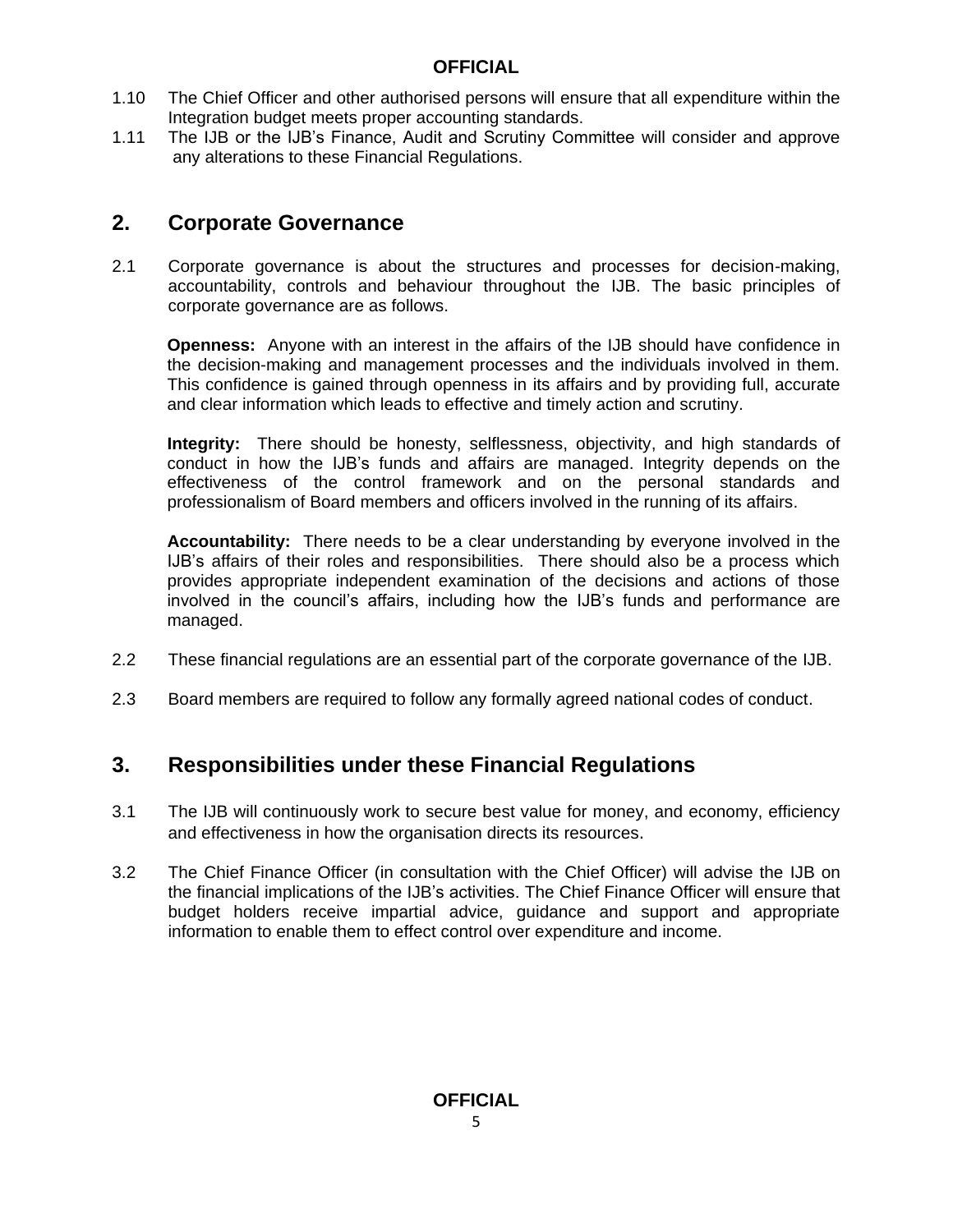#### 3.3 **Strategic Plan and Integrated Budget**

The IJB will approve a Strategic Plan which sets out arrangements for planning and directing the functions delegated to it by GCC and Greater Glasgow and NHSGG&C. The Strategic Plan will cover a three-year period and will determine the budgets allocated to each operational partner for operational service delivery in line with the Plan, recognising that these may need to be indicative for years two and three. The IJB will publish its Strategic Plan by the March prior to each three-year period.

3.4 The Chief Officer and the Chief Finance Officer will develop a case for the integrated budget based on the Strategic Plan and present it to GCC and NHSGG&C for consideration and agreement as part of the annual budget setting process. Regulations 11 and 12 provide further guidance.

#### 3.5 **Budget Management**

 Budget holders within the Council and the Health Board will be accountable for all budgets within their control as directed by the IJB in line with its Strategic Plan. The IJB will ensure appropriate arrangements are in in place to support good financial management and planning. The IJB must follow the agreed policies in relation to:

- Management of Integrated Budgets Guiding Principles
- Budget Setting
- Scheme of Virement
- Managing Financial Performance
- Capital Planning
- Reserves policy and strategy
- 3.7 The Chief Finance Officer and relevant finance staff will use finance IT systems within both organisations to produce financial reports and forecasts in order to monitor the overall financial performance in relation to the approved Revenue Budgets.
- 3.8 The Chief Finance Officer will provide to each meeting of the IJB budget monitoring reports along with explanations for any significant variations from budget and the action planned to deal with them. Budget monitoring reports will also be provided to the Council and the Health Board from an operational perspective, as required and/or requested.

#### **4. The Framework for Financial Administration**

- 4.1 The Financial Regulations set out the responsibilities of Board Members, the Chief Officer and the Chief Finance Officer within the context of the IJB's financial management framework.
- 4.2 The Chief Finance Officer will monitor how the Financial Regulations operate within the IJB, and will provide the IJB with a written framework which governs its financial affairs.

## **5. Reviewing the Financial Regulations**

**OFFICIAL** 5.1 The IJB or the IJB's Finance, Audit and Scrutiny Committee will consider and approve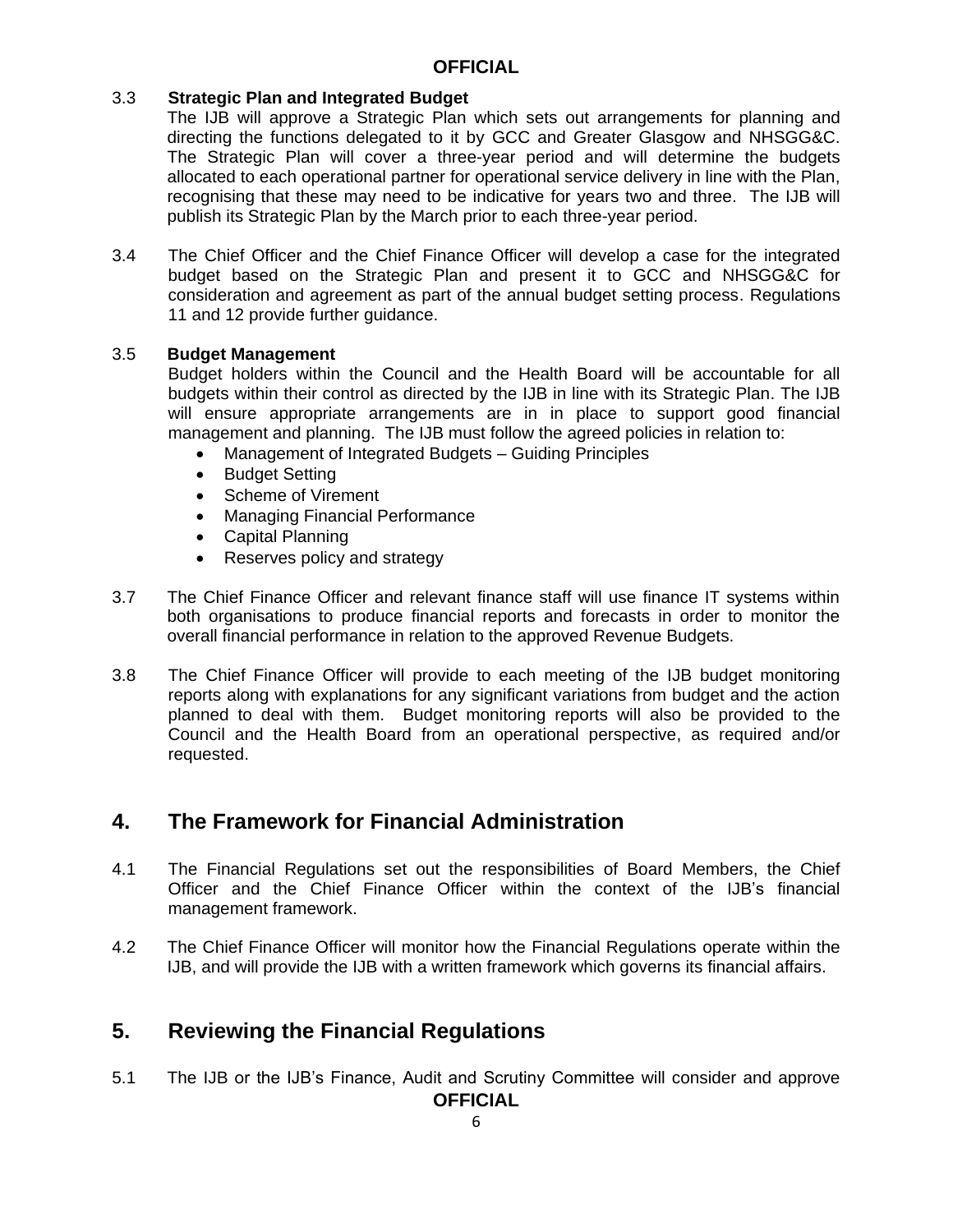any alterations to these Financial Regulations. The IJB may also withdraw any of these financial regulations. If so, this will come into force from the first working day after the end of the meeting at which the change or withdrawal was approved.

# **6. Legal Advice**

6.1 GCC and NHSGG&C will provide legal advice regarding these Financial Regulations as required in relation to the functions delegated to the IJB.

## **7. More Information**

7.1 For more information or clarification on these Regulations, please contact the Chief Finance Officer.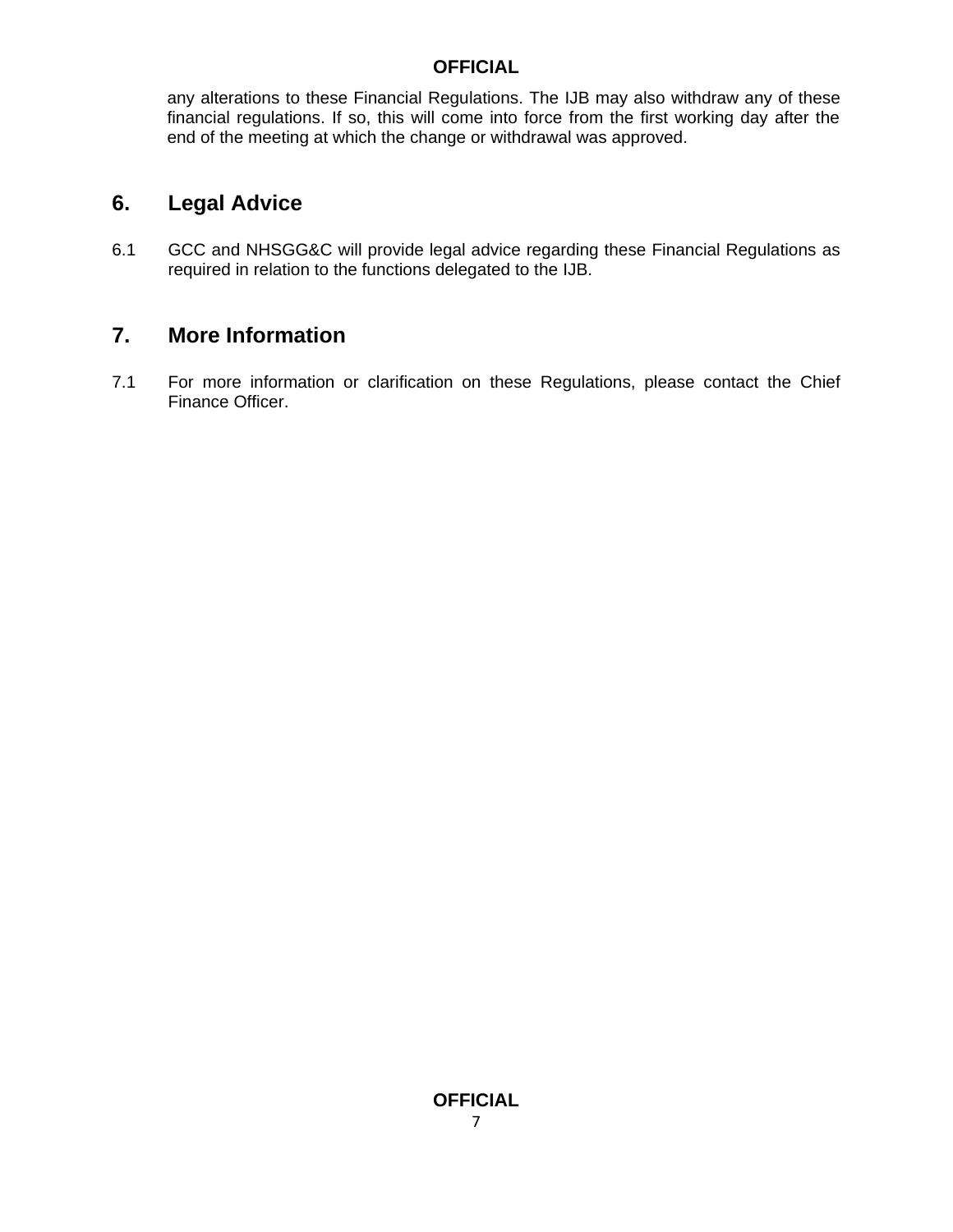# **Section B: Specific Areas**

#### **8. Financial Reporting**

This Financial Regulation gives advice on the IJB's requirements for accounting procedures and records, production and publication of Annual Accounts, maintenance of a joint property register and the presentation of External Audit reports to the Board.

#### 8.1 **Preparing Procedures, Records and Accounts**

The Chief Finance Officer will prepare the Annual Accounts in accordance with the Code of Practice on Local Authority Accounting in the United Kingdom, reporting the IJB's financial performance for the year to 31 March to the IJB. The approved Accounts must also be forwarded to the Controller of Audit no later than the 30<sup>th</sup> June of the same year, or such date as decided by the Controller of Audit.

- 8.2 The accounts of the IJB will be hosted by GCC.
- 8.3 The Chief Finance Officer must provide any information necessary for the closure of the Accounts and within prescribed timescales. Details of the information required and procedures to be followed will be issued annually by the Chief Finance Officer. The format of the Accounts and the relevant notes to the Accounts of the Health Board and the Council will be in line with national CIPFA and / or LASSAAC guidance.

#### 8.4 **Presenting External Audit Reports**

The Chief Finance Officer will ensure the presentation of all External Audit reports including reports on the audited Annual Accounts to the IJB and make such reports available to the Health Board and Local Authority.

8.5 In consultation with GCC, which hosts the annual accounts, the Chief Finance Officer will make appropriate arrangements for the public inspection of the IJB's Accounts.

## **9. Capital Planning**

#### **Introduction**

This Financial Regulation details the IJB's requirements in relation to its three year Capital Plan.

- 9.1 The Chief Officer annually, in consultation with GCC and NHSGG&C, will prepare a Capital Plan to make best use of existing resources and identify the asset requirements to support the Strategic Plan and deliver on the IJB's Property Strategy.
- **OFFICIAL** 9.2 Business Cases will be prepared by the Chief Officer and Chief Finance Officer and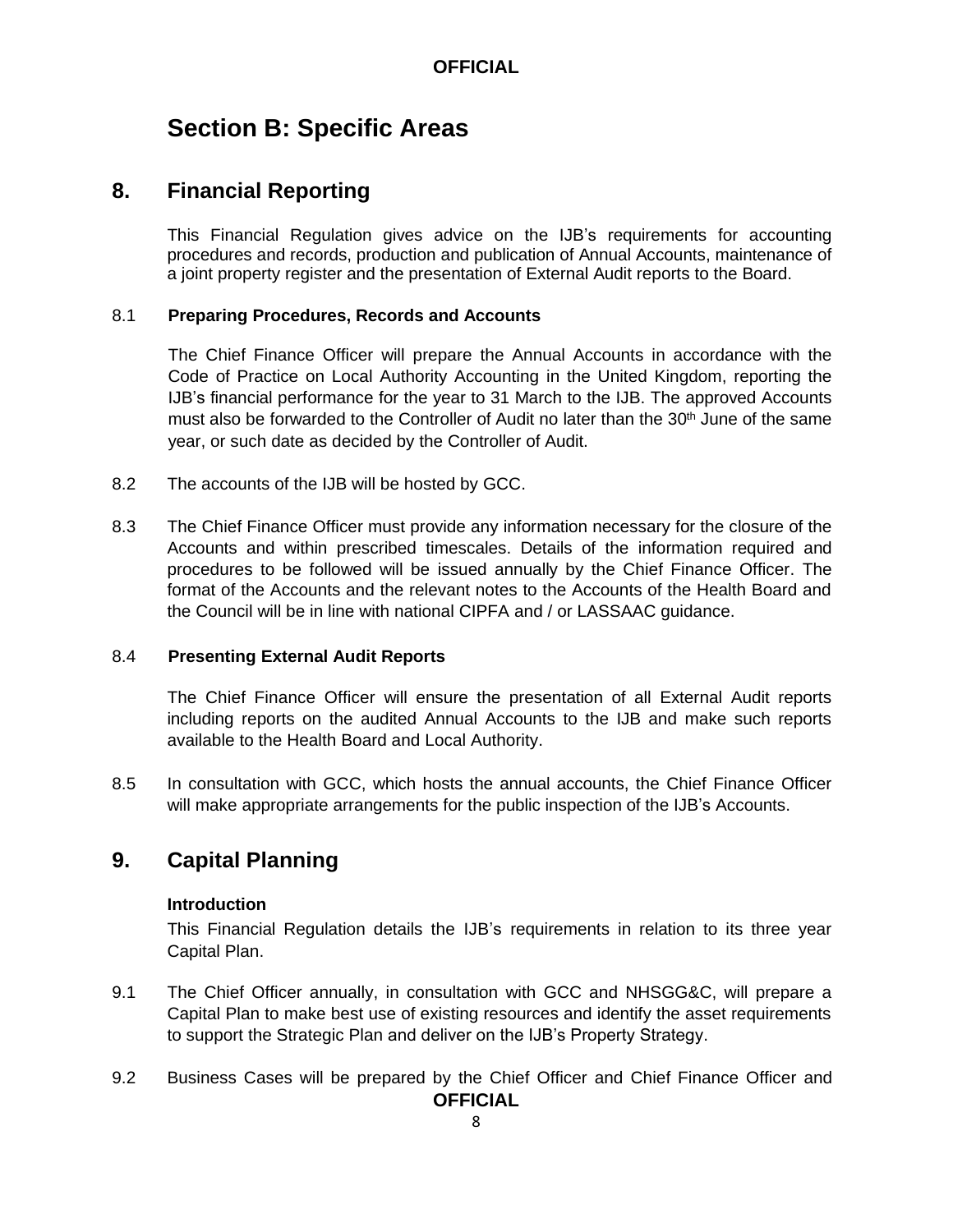submitted to GCC's Capital Planning Group or NHSGG&C's Capital Planning Group for approval.

- 9.3 The Chief Officer will be a member of both partners' Capital Planning Groups.
- 9.4 Where new capital investment is required to deliver the Strategic Plan both partners should consider the Capital Plan.

# **10. Control of Capital Expenditure**

#### **Introduction**

This Financial Regulation details the IJB's requirements for monitoring Capital Expenditure in relation to the approved Capital Plan.

10.1 The IJB does not receive a capital funding allocation. Capital projects are funded by either GCC or NHSGG&C and expenditure will be controlled in accordance with their financial regulations.

# **11. Strategic Plan**

#### **Introduction**

This Financial Regulation details the IJB's requirements for the preparation of a Strategic Plan covering the next three financial years.

- 11.1 The format of the Strategic Plan will be determined by the Chief Officer taking into account legislative requirements in terms of consultation and approval processes and national guidance in terms of content.
- 11.2 The Chief Officer will each year update the Strategic Plan which will incorporate a financial plan for the resources within the scope of the IJB. The Strategic Plan will set out the level of capacity required in each year for three years in all sectors in the care pathway and the allocation of resources within the scope of the plan across the sectors, recognising that these may need to be indicative for years two and three. The Chief Officer will develop a case for an Integration Budget based on the Strategic Plan for approval by the IJB.

# **12. Control of Revenue Expenditure**

#### **Introduction**

This Financial Regulation sets out the principles of the IJB's requirements for budget monitoring, variance reporting and virement to control revenue expenditure. Detailed policies support these principles as identified at 3.5 above.

# **13. Internal Audit**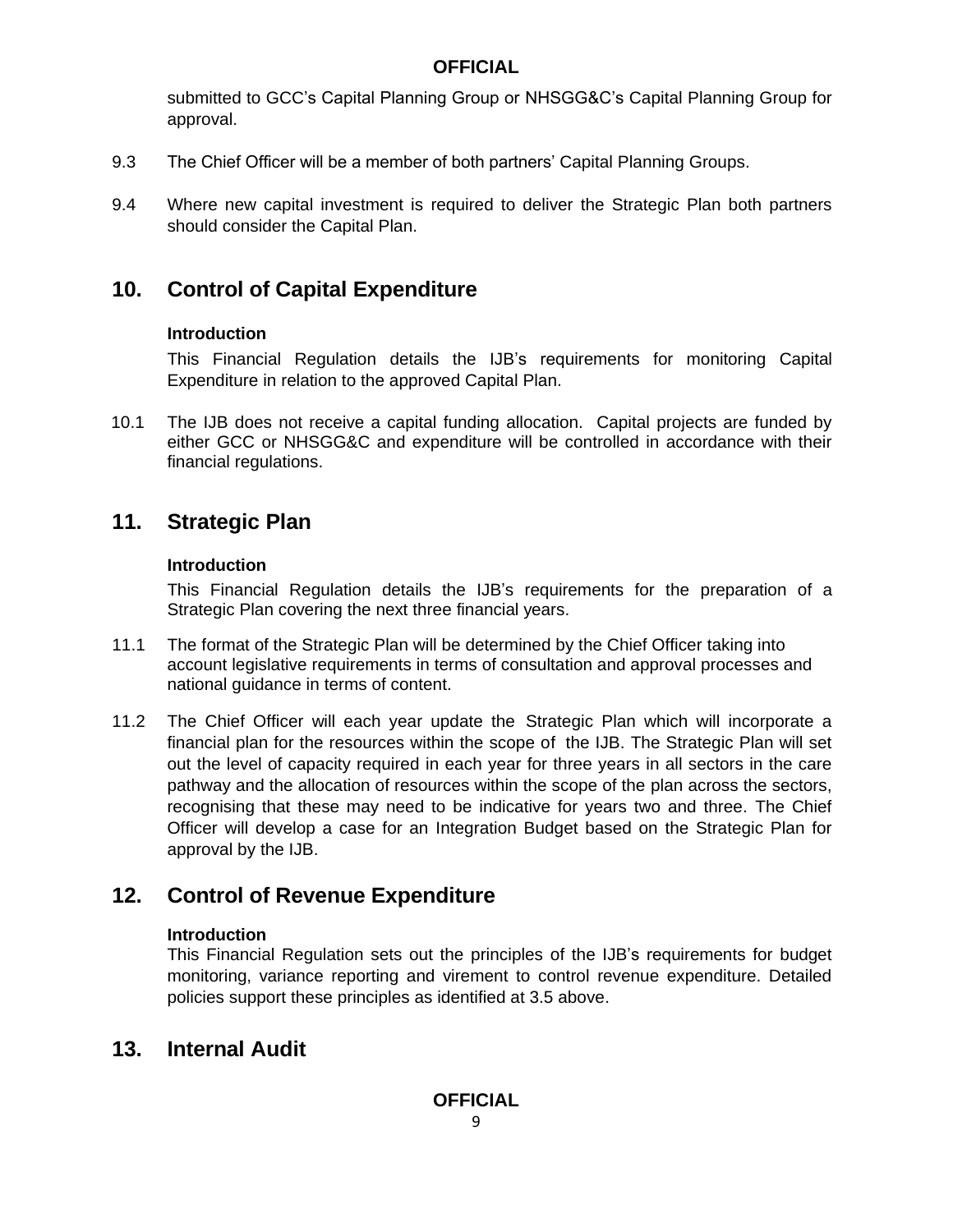#### **Introduction**

NHSGG&C and GCC shall decide upon the internal audit service to review internal control systems operated within the IJB and decide upon which Chief Internal Auditor and internal audit team from either the Health Board or the Local Authority shall be the incumbent. Internal audit shall independently and objectively examine, evaluate and report on the adequacy of internal control, governance and risk management arrangements within the IJB. The guidance developed on Internal Audit for the partnerships across the Board area should be followed.

# **14. Board Members' Expenses**

#### **Introduction**

This Financial Regulation details the IJB's requirements for the payment of Board Members' expenses and provides guidance on claims procedures.

- 14.1 Payment of voting Board Members' allowances will be the responsibility of the Members' individual Council or Health Board, and will be made in accordance with their own Schemes.
- 14.2 Members are entitled to payment of travel and subsistence expenses relating to approved duties. Members are required to submit claims on the IJB's agreed expenses claim form and as far as practicable to provide receipts in support of any expenses claimed.
- 14.3 Non-voting members of the IJB will be entitled to payment of travel and other expenses, such as the cost of replacement care where they have caring responsibilities. Non-voting members are required to submit claims on the IJB's agreed expenses claim form and as far as practicable to provide receipts in support of any expenses claimed. The costs relating to expenses incurred by the non-voting members of the IJB will be shared equally by the Health Board and the Council.
- 14.4 The Chief Finance Officer will ensure that a record of all expenses paid under the Scheme is maintained, detailing name, amount and nature of payment.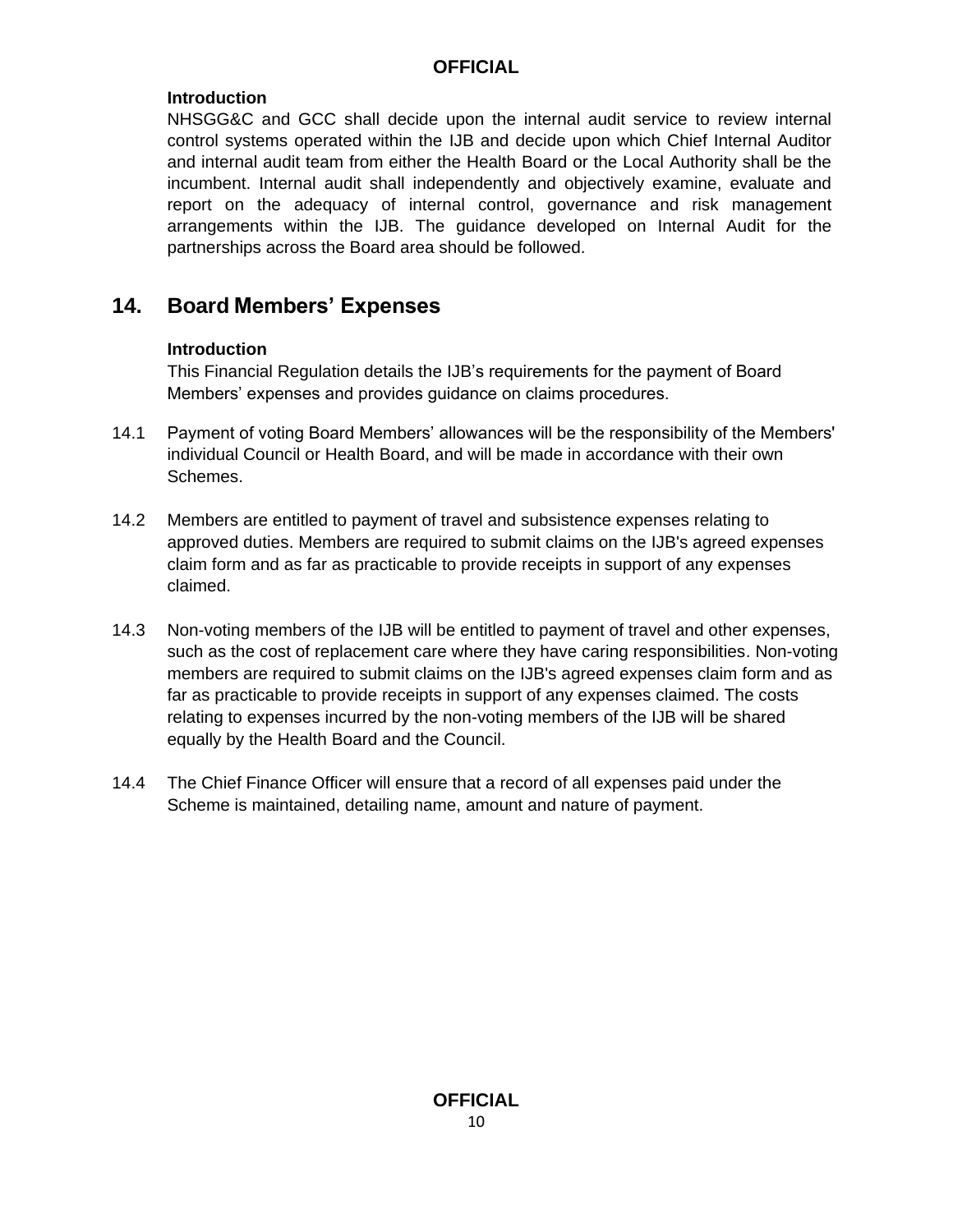# **Section C: Future Considerations**

The following areas are a generic list of headings that will need to be fully developed if the IJB takes on operational responsibilities in the future.

#### **15. Petty Cash**

This Financial Regulation details the IJB's requirements for the operation of petty cash expenditure. The IJB's Petty Cash requirements will be provided for by the host partner. The IJB will not hold petty cash.

#### **16. Inventories**

This Financial Regulation gives details of IJB's requirements for inventories. All items of equipment, plant, machinery, vehicles, computer equipment, software and other similar items will be held by the parent bodies.

#### **17. Income**

This Financial Regulation details the IJB's requirements for Income. The only receipts to be processed through the books of accounts of the IJB will be the allocations from the parent organisations and the directions to the parent bodies. This will not be in cash but transactions through the ledger. All other income, charges, and grants will be processed through the parent organisations. All arrangements for the collection, custody, control and banking of cash will be made by the parent organisations.

# **18. Payroll, Travel and Subsistence**

This Financial Regulation provides details of the IJB's requirements for payroll, travel and subsistence. The Chief Officer and the Chief Finance Officer of the IJB will employees of either GCC or NHSGG&C, and as the employing organisation is responsible for payment of salaries and expenses, it is essential that the IJB has systems in place to ensure timeous and accurate information is passed to that organisation's Payroll Section.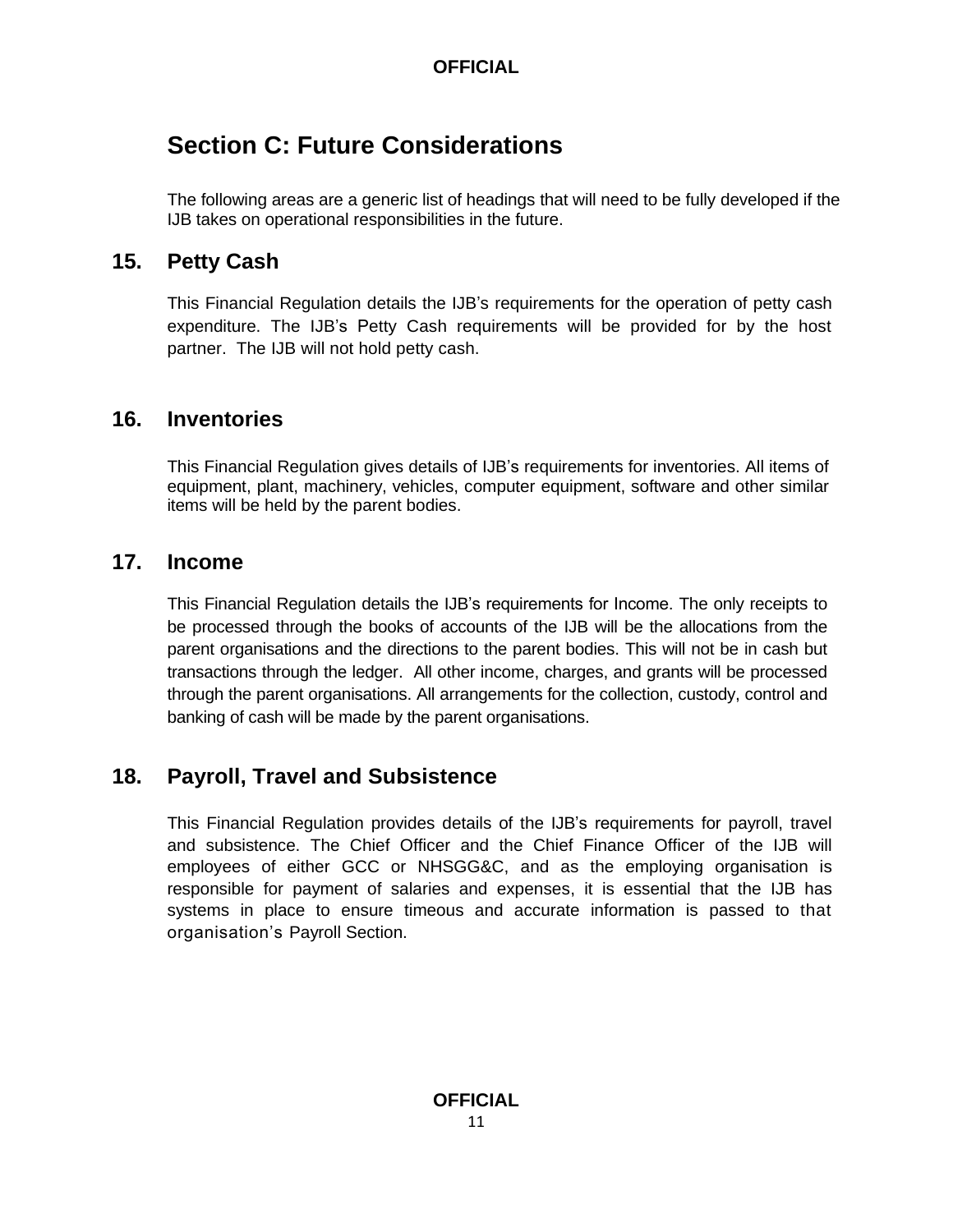#### **19. Orders for Work, Goods and Services**

The method of purchasing has a major impact on the Value for Money obtained. All procurement will be made via the normal procurement route of the parent organisations and in accordance with these organisations' Standing Financial Instructions/Financial Regulations and Codes relating to Contracts. This applies also to orders for computer hardware, software and telecommunications.

#### **20. Payment of Accounts, Contributions & Subscriptions**

This Financial Regulation details the IJB's requirements for payments of accounts, etc. All payments will be made via the accounts payable processes of the parent organisations and in accordance with those organisations' Standing Financial Instructions or Financial Regulations as appropriate.

#### **21. Contracts for Building, Engineering and Associated Works**

This Financial Regulation details the IJB's requirements in relation to payments for Contracts for Building, Engineering and Associated Works. Non-current assets are owned by the parent organisations which will arrange for any required maintenance works to be undertaken. All contracts placed for maintenance works will be procured in accordance with the parent organisations' Standing Financial Instructions or Financial Regulations as appropriate. All payments for this work will be made via the accounts payable processes of the parent organisations and in accordance with the parent organisations' Standing Financial Instructions or Financial Regulations as appropriate.

#### **22. Property and Security**

This Financial Code details the Joint Board's requirements for Property and Security. All non-current assets and associated liabilities remain with GCC and NHSGG&C.

## **23. Internal Control and Authorisation**

This Financial Code provides advice on authorisation and internal control. The IJB requires that the Chief Officer and the Chief Finance Officer be accountable. This means they will understand and accept responsibility for their actions. Employees engaged in financial administration must therefore:

- be capable of performing work allocated to them;
- devote sufficient time to carry out their duties properly;
- undertake their tasks efficiently;
- be demonstrably above reproach.

#### **OFFICIAL**